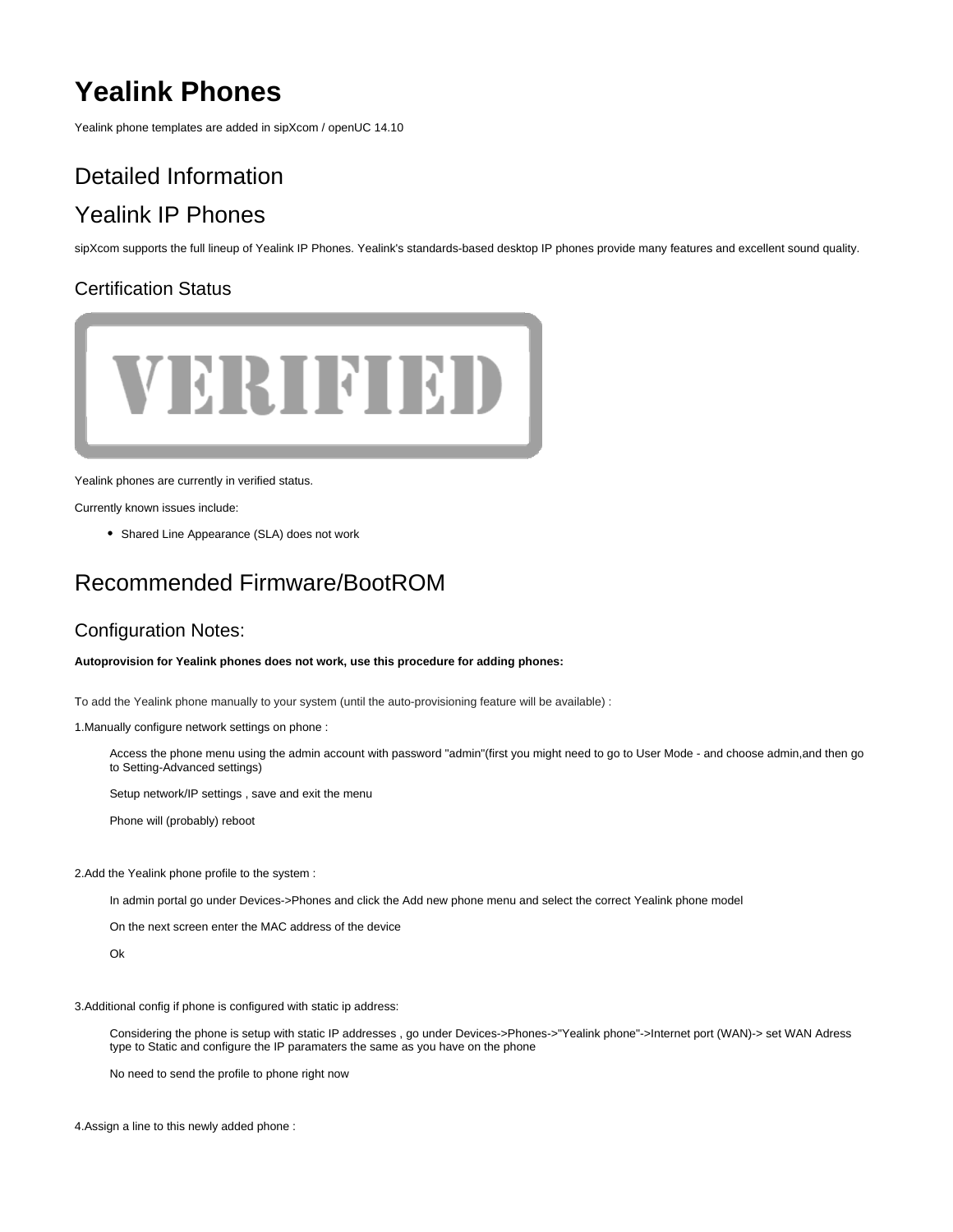Go to Devices->Phones->"Yealink phone"->Lines

### Click Add Line

Search and add user e.g "201"

#### Ok

Save and send the profile to phone

(it's quite possible that nothing will happen on the phone until you execute Step 5

A "Failed to reboot" job might be present because phone cannot be rebooted (since user is not registered on it)

5.Configure the provisioning server on phone :

Now with network settings setup on the phone,connect via its web interface

Depending on the model go to Settings->Auto-provision

Set Server URL to point to your server IP : tftp://[10.2.0.155/](http://10.2.0.155/) (tftp should be enabled on server under System->Servers->Device Provisioning)

Also set Username and Password : PlcmSpIp

Next click the AutoProvision Now button

(An extra Send profiles might be required after this)

(A "Failed to reboot" job might be present because phone cannot be rebooted (since user is not registered on it)

Phone will get the config file from the openUC server and reboot (in approximately 2 minutes)

6.In Admin Portal->Diagnostics->Registrations verify the entry for the newly added phone

The output is similar to :

URI : sip:201@server\_IP/domain

Contact : sip:201@server\_IP:1024;x-sipX-nonat

Phone : phones MAC address

## **For all Known Issues:**

Jira: [http://track.sipfoundry.org/issues/?jql=labels%20%3D%20QA\\_Yealink](http://track.sipfoundry.org/issues/?jql=labels%20%3D%20QA_Yealink)

#### **Music on Hold**

Be aware that in order for MoH to work with Yealink phones you need to check option below in System > Media Services

| Ignore Display Updates |                                                                                 | (Default: unchecked) |
|------------------------|---------------------------------------------------------------------------------|----------------------|
|                        | Tells Media Server instance not to send display UPDATEs to the leg of the call. |                      |

#### **Shared Line Appearance**

SLA does not work with Yealink phones.

### **TLS Not Functioning**

TLS does not work with Yealink phones in 14.10.

See: <http://track.sipfoundry.org/browse/XX-11352>

#### **SRTP Settings**

To enable SRTP for a Yealink phone go to Device->Phones->"Yealink phone"->Lines->Advanced-> and look for SRTP encryption enable .